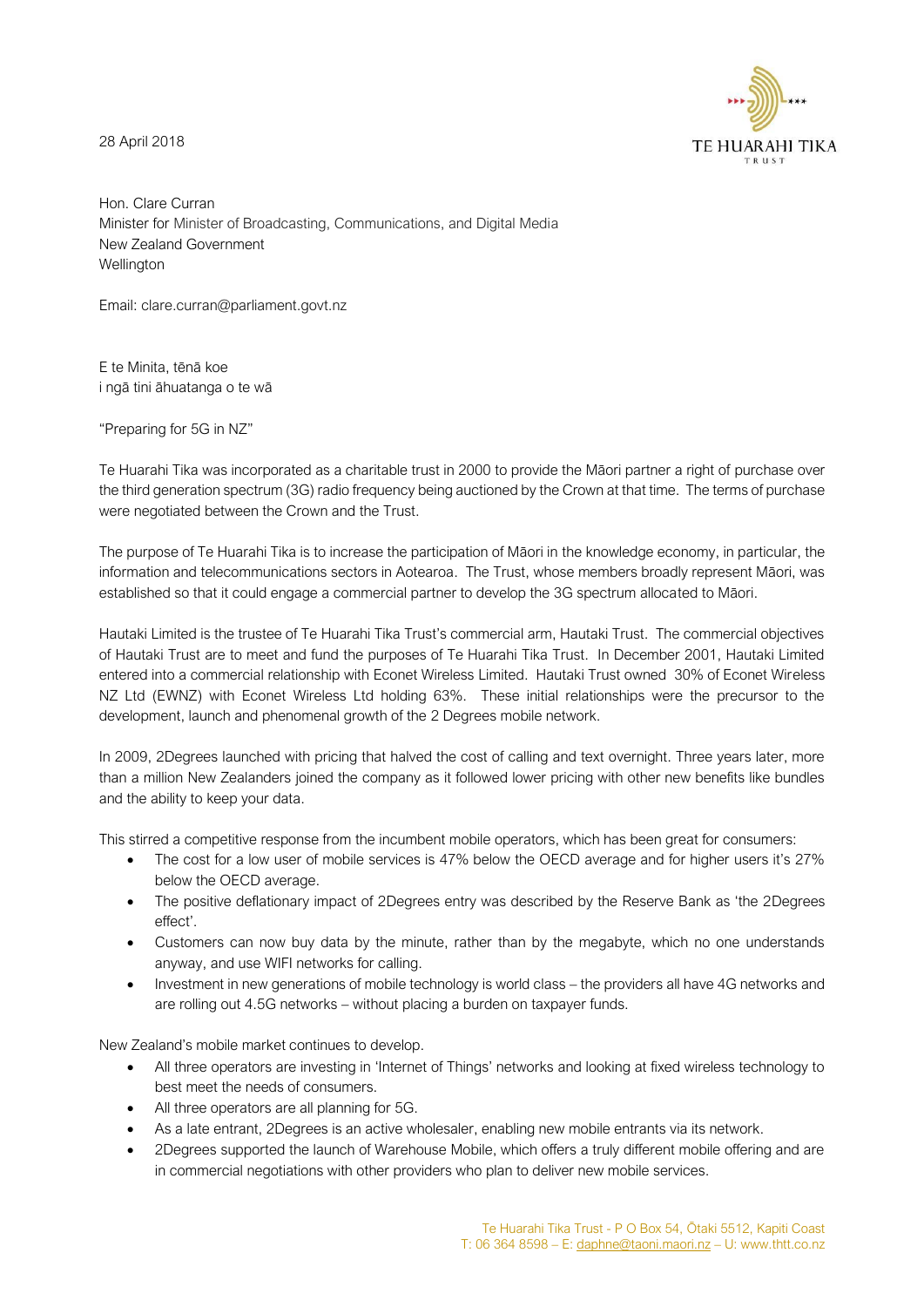These developments were made possible by sound policy, supported by regulation that constrains the ability for incumbents to dominate the market.

The preceding comments have been made to provide a background to the purpose of this letter which is to engage with the Government in its discussion on 'Preparing for 5G in NZ'. 5G spectrum brings together a number of technologies; better, faster, transformative technologies. It provides access to different bands that we could not previously utilise. Hautaki is strongly supportive of an outcome that promotes competitive outcomes and spectrum parity in the market for services.

Last year, with the full support of Te Huarahi Tika Trust, Hautaki transferred its financial interests in 2Degrees to Trilogy International, the majority shareholder in 2Degrees. As one of the largest Māori investors in telecommunications, Hautaki remains well placed to comment on future spectrum allocation.

While Hautaki is prepared to share its views with the Minister and the Ministry for Business, Innovation and Employment on this matter, this must not be seen as a substitute for discussions the Crown should have with Māori directly.

Hautaki is concerned that the spectrum be allocated in a fair and equitable way that recognises Māori interests, ensures efficiency of use of the resource and maximises useful services while reducing cost for consumers.

Hautaki does not agree that an auction is the best mechanism to deploy spectrum in the New Zealand market, there are a number of issues not the least of which include the risks that:

- a) we repeat the Australian experience with unsold 700Mhz spectrum and failure to reach the Government's revenue targets, and
- b) anti-competitive behaviours where control of spectrum could be used as a mechanism to close down competition rather than generate growth across the industry.

Our position is that a shared spectrum model with direct negotiation and allocation to those with capacity and experience in service provision would be a fair and robust process to manage competition, pricing and coverage concerns.

The three mobile providers, Vodafone, 2Degrees and Spark have jointly invested \$2B in developing infrastructure to support the three networks. We encourage the three providers to explore opportunities to collaborate in arrangements for 5G network infrastructure. Building on existing infrastructure will facilitate the roll out of 5G without undue delays.

Hautaki advocates for arrangements that encourage free competition in the retail market.

# *Submission*

Hautaki's submission is based on four concepts:

- 1. Recognising Māori management rights
- 2. Shared spectrum models
- 3. Efficiency of allocation
- 4. Responsible usage

These concepts are expanded on in the following statement.

1. An allocation of 5G spectrum management rights should be made to Māori interests before going to market. The spectrum allocation needs to consider Māori aspirations and the established reputation of Te Huarahi Tika group in delivering significant benefits to all New Zealanders through spectrum allocation. Hautaki plans to support Māori initiatives to trial 5G; therefore, an allocation for that purpose should be included in the government's planning;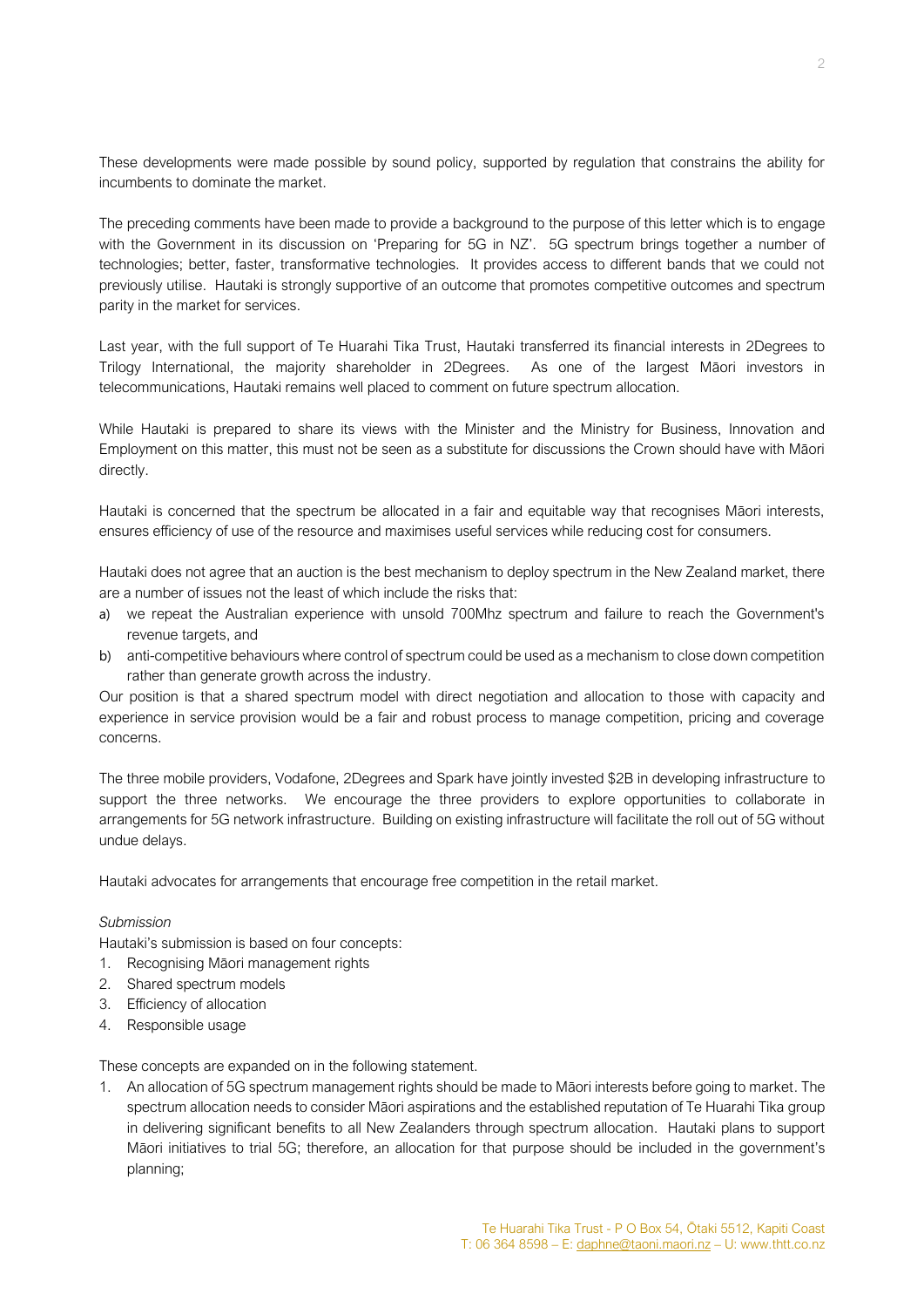- 2. Rather than an auction process, a shared spectrum model should be designed with the newly released 5G spectrum being licensed to commercial operators working collectively:
	- a strategy for co-location on towers, new and existing by telecommunications companies be a requirement of spectrum allocation;
	- arrangements for the sharing of fibre and other infrastructure by commercial operators be encouraged with advice, resourcing and a regulatory framework that supports the connectivity of the nation.

The appendix provides a brief snapshot of shared spectrum standards, implementations and innovations internationally.

- 3. Spectrum should be allocated to those who currently develop and provide services to consumers. The 5Gz spectrum must be allocated for efficient usage. Commercial operators of the spectrum must not be able to accumulate spectrum or use spectrum in a way disadvantages other operators or users of the spectrum.
- 4. The 5G spectrum must be allocated in a way that is socially and environmentally responsible. A cohesive plan for the development of national mobile infrastructure that minimises the number of towers, minimises environmental impacts and maximises outcomes for consumers must be developed by the industry with the support of the Crown and Māori.
	- The placement of the new cell phone towers should include public consultation within the community;
	- Plans should ensure that emergency calls have high availability and voice users have quality of service above broadband services.

Te Huarahi Tika Trust recognises that the future performance of the nation and the wellbeing of its people is inextricably linked to our participation in the global digital world. The future leaders of this Country, currently completing their education in primary and secondary education, will expect our generation to have provided a foundation through infrastructure and a regulatory framework that they can use to catapult us to a position of cultural, educational, social and economic excellence.

A new multi-talented team of Te Huarahi Tika trustees complements the experience of our Hautaki directors. We are well placed to provide advice and to facilitate conversations that best benefits all New Zealanders. We are willing to work with government to lead further discussions of the 5G spectrum with Māori, with industry and with non-industry operators. With that in mind we would welcome the opportunity to meet with you to discuss this submission in more detail.

Finally, Te Huarahi Tika Trust is a member of the Māori Spectrum Coalition and has an interest in Māori exercising their management rights over all radio spectrum frequencies, not just the 5G. The Trust urges the Crown to re-enter negotiations with the WAI2224 claimants to address this matter once and for all thus preventing the need for ongoing discussions and litigation at substantial cost to Māori and the nation.

Ngā mihi

Nā

Daphne Luke **Chairperson** Te Huarahi Tika Trust

Copy: Hon. Nanaia Mahuta, Minister for Māori Development Hon. Willie Jackson Minister of Employment Associate Minister for Māori Development. MBIE 'Preparing for 5G' consultation team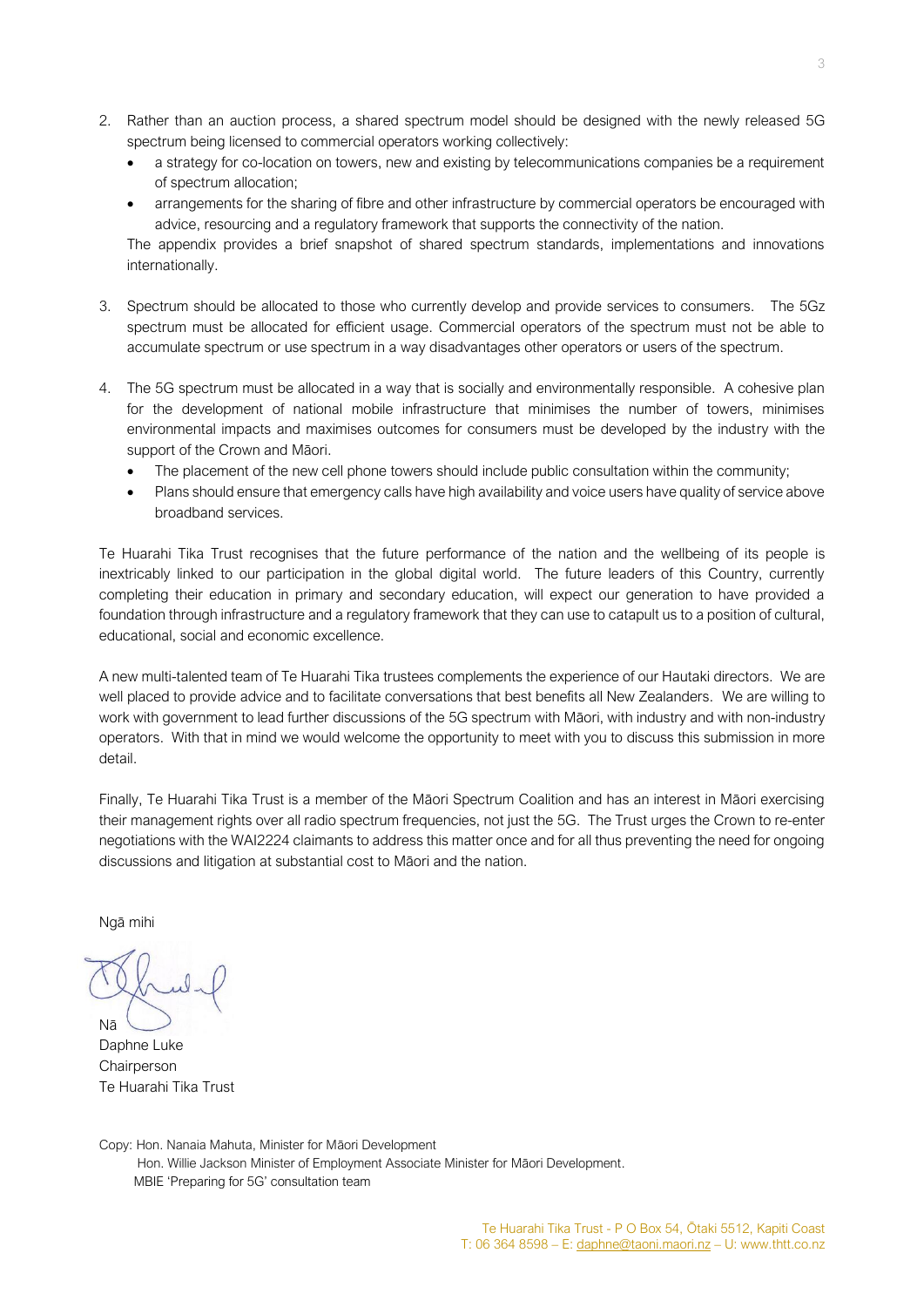# APPENDIX : Shared Spectrum Synopsis

### **Introduction**

The following synopsis provides a brief snapshot of Share Spectrum standards, implementations and innovations in the United States and the European Union. The purpose of this synopsis is to encourage an innovative approach to New Zealand's up and coming 5G spectrum allocation.

# 1. Shared Spectrum Standards

# United States - Citizens Band Radio Service (CBRS)

[https://en.wikipedia.org/wiki/Citizens\\_Broadband\\_Radio\\_Service](https://en.wikipedia.org/wiki/Citizens_Broadband_Radio_Service)

Citizens Broadband Radio Service (CBRS)[1] is a 150 MHz broadcast band of the 3.5 GHz band (3550MHz to 3700MHz) historically used by the United States government for radar systems.[2] In 2017, the Federal Communications Commission (FCC) completed a process begun in 2012 to establish rules for commercial use of this band. Wireless carriers using CBRS are expected to be able to deploy 5G mobile networks quickly and easily, without having to acquire spectrum licenses.

### European Union - Licensed Shared Access (LSA)

<http://www.nera.com/publications/archive/2016/mechanisms-to-incentivize-shared-use-of-spectrum.html>

One of the most promising approaches is Licensed-Shared Access (LSA). In an LSA arrangement, the incumbent grants access to spectrum in its band to a secondary user on an exclusive basis. LSA has the benefit of being relatively simple to implement, as access to spectrum is only shared between two parties, while also providing mobile operators with certainty over availability of spectrum capacity.

# ETSI releases specifications for Licensed Shared Access (LSA)

<http://www.etsi.org/news-events/news/1181-2017-04-news-etsi-releases-specifications-for-licensed-shared-access> ETSI produces globally-applicable standards for Information and Communications Technologies (ICT), including fixed, mobile, radio, broadcast and Internet technologies. The ETSI Technical Committee for Reconfigurable Radio Systems (TC RRS) has announced the completion of the specification for the support of Licensed Shared Access (LSA). This provides a means to enable spectrum sharing coordination between LSA licensees and existing spectrum licensees, thereby ensuring Quality of Service (QoS).

# 2. Shared Spectrum Implementations

#### United States - FCC Shared Spectrum and the 3.5 GHz Band

<http://www.federatedwireless.com/shared-spectrum-and-the-3-5-ghz-band/>

For those unaware, in April 2015 the Federal Communications Commission adopted rules for the 3.5 GHz band (or the Citizen's Broadband Radio Service) unlocking 150 MHz of spectrum for shared use by commercial entities. The FCC's action opened a new chapter in the regulation and administration of our nation's radio spectrum. I believe it will pave the way toward future 5G applications – a massive increase the reach, capacity, and resiliency of wireless networks and in the rollout of new industrial applications, enabling the Smart City and the Internet of Everything.

### Shared use of spectrum is essential, but challenges with implementation remain, comments European Commission ahead of DSA Global Summit 2018

<https://www.realwire.com/releases/Shared-use-of-spectrum-is-essential-challenges-with-implementation-remain> London, United Kingdom, 17 April 2018: Speaking ahead of the Dynamic Spectrum Alliance (DSA) Global Summit 2018, which will take place in London from 1-3 May 2018, the European Commission's Head of Unit for Radio Spectrum Policy has urged how essential the shared use of spectrum is but cautioned that challenges with implementation remain.

#### France - Mobile spectrum sharing pilot begins in France

<https://www.computerweekly.com/news/4500270132/Mobile-spectrum-sharing-pilot-begins-in-France>

An extensive pilot of licensed shared access (LSA) spectrum sharing technology has begun in Paris, supported by Ericsson, local startup Red Technologies, mobile chip supplier Qualcomm and the French government.

The pilot programme will see the Ministère de la Défense – the French equivalent of the UK's Ministry of Defence – share spectrum that it currently holds in the 2.3 to 2.4GHz band using Ericsson's radio access network.